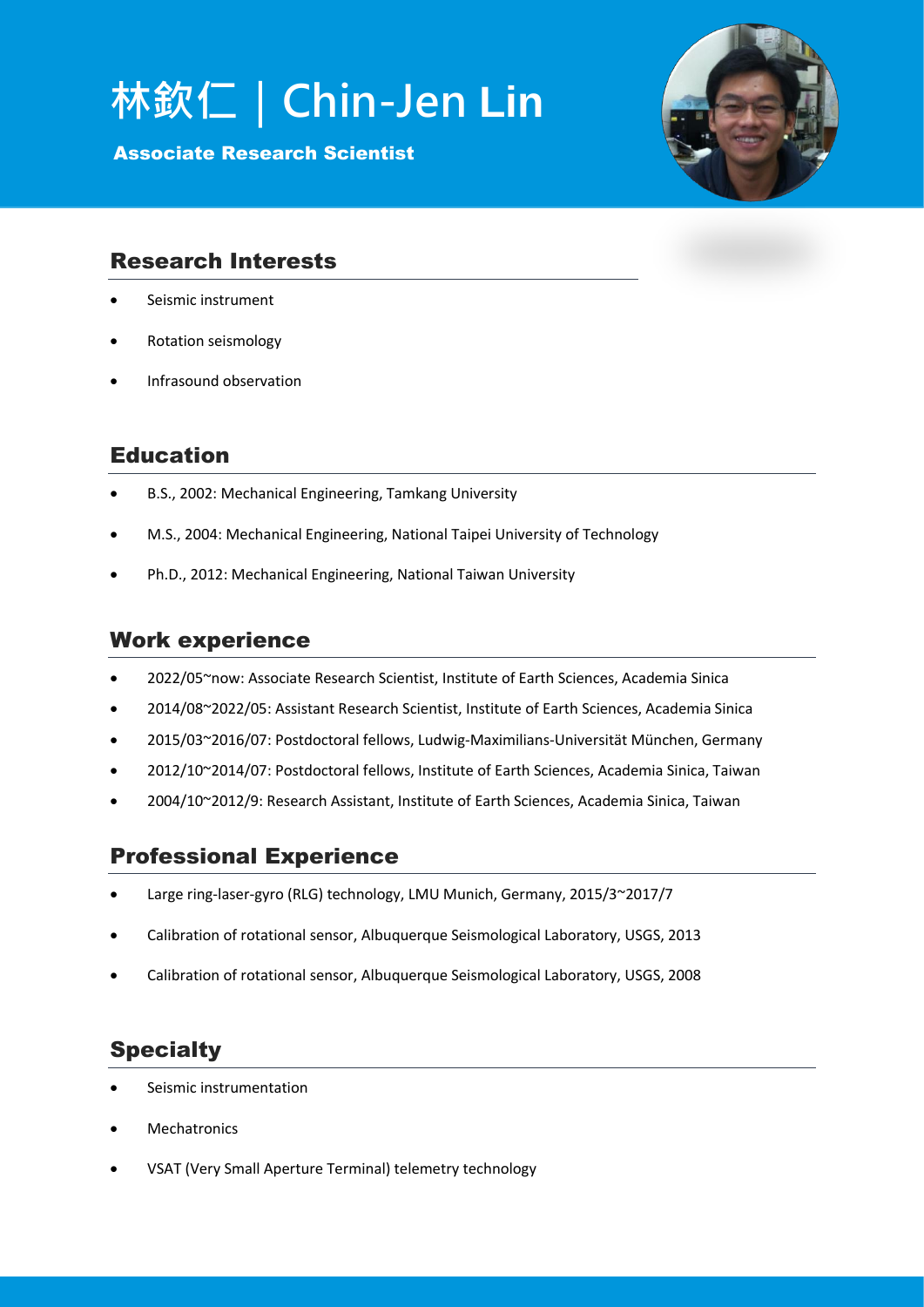# Major Achievements and Contributions

My research interests include observation seismology, rotation seismology, and infrasound. I like to work on anything about seismic instrument, including seismometer installation, seismic station construction, sensor calibration and testing, and data quality analysis.

I study rotation seismology since 2006. A complete calibration/testing facility and method had been established in IES. Recently, a newly developed rotation sensor Blueseis-3A based on Sagnac effect was installed at Nanao array. We did a first measurement, array derived rotation of a seismic event is consistent with point rotation observation along three axis.

I study infrasound measurement since 2011. Beginning from two infrasound sensors, I learned the wind filter design plays important role on the infrasound research. There are two types of wind filter design developed at different time period. In the phase one, studying from CTBTO a down scale pipe array was used as wind filter. After awarding the resonance effect and mechanical sensitivity that caused by pipe and tube could contaminate the infrasound measurement, a PVC tank design was developed in the phase two. In 2010, more than 10 stations of infrasound data is open available from BATS data center.

I lead a team called electrical laboratory with 5 member. The main mission of this team is to maintain Broadband Array in Taiwan for Seismology, BATS. This team also provides technical service to several projects in IES, such as TSMP, SMART 2, Taidon stations, Nanao array, TAIPEI101 monitor, TDCP, TVO, FM Array. I also carry out a MOST project called TEC instrument pool. The contributions of this project are to provide seismic instrument loan service and technique support to geophysical community in Taiwan.

# Future Research Plan

Distributed acoustic sensing (DAS) is a new technology that has been demonstrated its promise for recording earthquake waves and other seismic signals in a wide range of research. Thanks to "Milun fault Drilling and All-inclusive Sensing (MiDAS)" project lead by Prof. Kuo-Fong Ma I have opportunity to work on DAS technique. My ongoing project will to install borehole and surface fiber cable and study ground motion sampled by DAS technique.

With increase of infrasound sensors in IES, a sensor calibration facility and method is planed to be developed. With the collocated pressure and ground motion measurements, I hope the integrated research between atmosphere and solid earth could carry on.

With two portable rotation seismometer Blueseis-3A available in IES, new applications based on 6- DOF measurement such as shallow velocity structure and building state of health will carry on.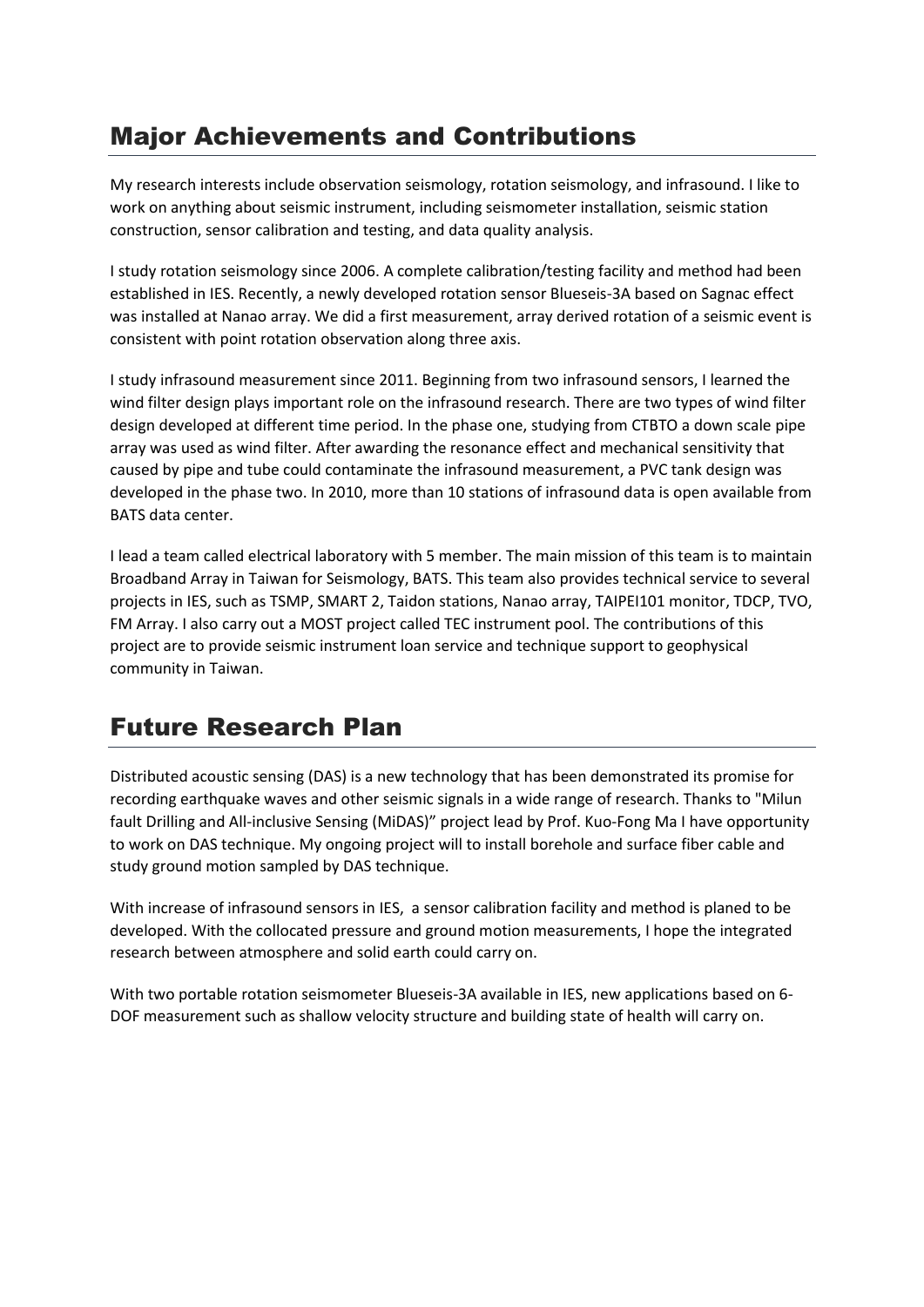## **Education**

- B.S., 2002: Mechanical Engineering, Tamkang University
- M.S., 2004: Mechanical Engineering, National Taipei University of Technology
- Ph.D., 2012: Mechanical Engineering, National Taiwan University

### Professional Expeience

- Large ring-laser-gyro (RLG) technology, LMU Munich, Germany, 2015/3~2017/7
- Calibration of rotational sensor, Albuquerque Seismological Laboratory, USGS, 2013
- Calibration of rotational sensor, Albuquerque Seismological Laboratory, USGS, 2008

## Public Service

- Take charge of maintaining Broadband Array in Taiwan for Seismology (BATS)
- Execute TEC instrument pool project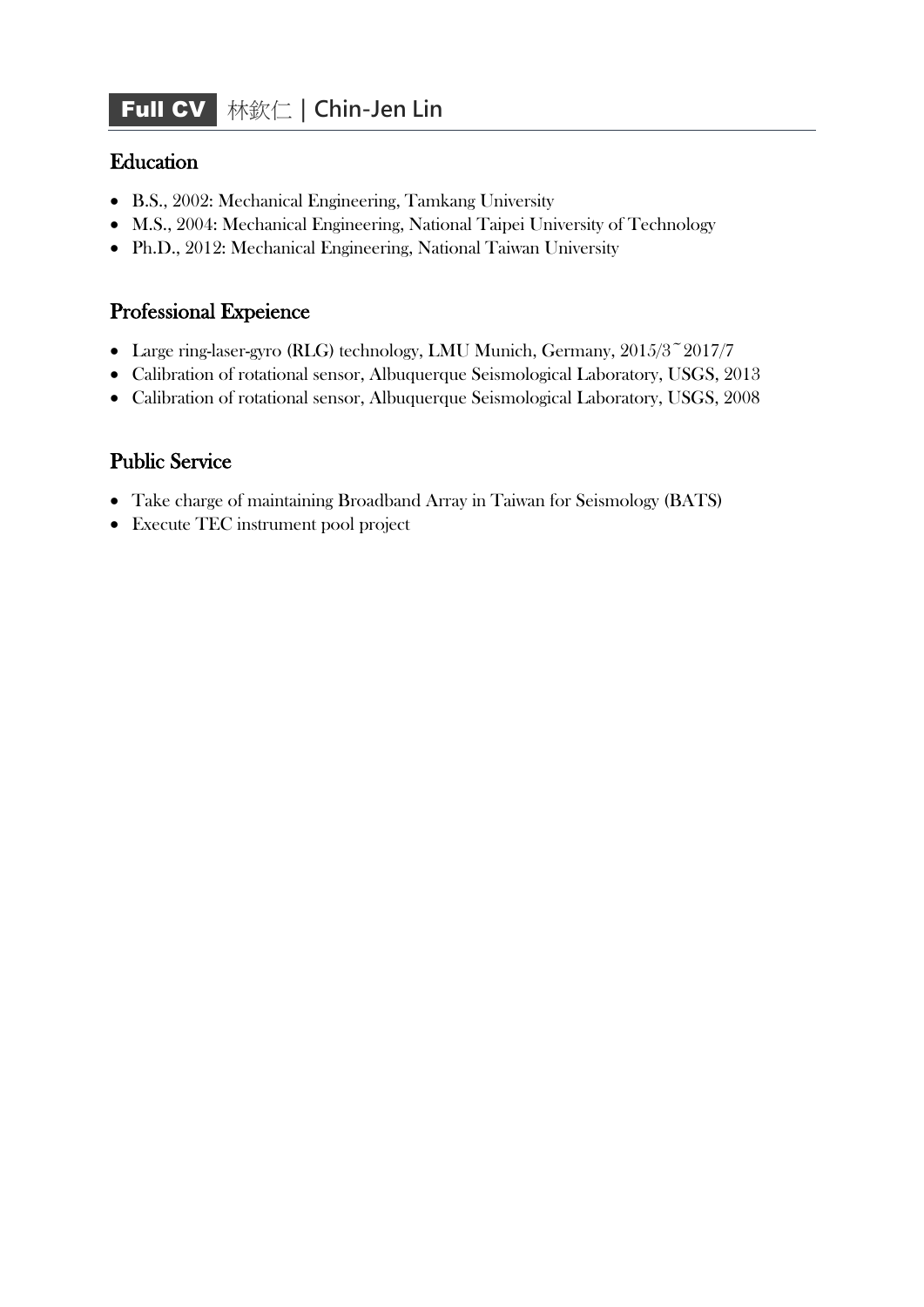| Name         | Collaborator/Postdoc/Student | <b>Affiliation</b>                                                                         | Period             |
|--------------|------------------------------|--------------------------------------------------------------------------------------------|--------------------|
| Heiner Igel  | Collaborator                 | Department of<br>Earth and<br>Environmental<br>Sciences<br>Geophysics<br>Munich University | $2015^{\circ}$ now |
| Adam Ringler | Collaborator                 | <b>USGS ASL</b>                                                                            | $2015$ now         |

## List of Major Collaborators, Post-docs and students in the last 5 years (2016 $\sim$ )

## List of funding in the last 5 years (2016 $\sim$ )

| <b>Funding Agency</b> | <b>Project Title</b>                                                                                                                             | <b>Total Budget</b>                         | Period                                  |
|-----------------------|--------------------------------------------------------------------------------------------------------------------------------------------------|---------------------------------------------|-----------------------------------------|
|                       |                                                                                                                                                  | (NTD)                                       |                                         |
| <b>MOST</b>           | Scientific purpose for<br>preventing possible disasters in<br>the Taipei metropolis:<br>Identifying magma chamber<br>beneath Tatun volcano group | 50,000,000/year<br>(total in four<br>years) | 2017/05/01<br>$^{\sim}2021/12/31$       |
| <b>MOST</b>           | Toward a 6-DOF ground<br>measurements for earthquake<br>location                                                                                 | 465,000                                     | $2017/08/01$ <sup>~</sup><br>2018/07/31 |
| <b>MOST</b>           | 2017 Taiwan Earthquake<br><b>Research Center Instrument</b><br>Service Program                                                                   | 6,305,000                                   | $2017/08/01$ <sup>~</sup><br>2018/07/31 |
| <b>MOST</b>           | <b>Infrasound Observations-Wind</b><br><b>Filter Design</b>                                                                                      | 805,000                                     | $2018/08/01$ <sup>~</sup><br>2019/10/31 |
| <b>MOST</b>           | 2018 Taiwan Earthquake<br><b>Research Center Instrument</b><br>Service Program                                                                   | 7,823,000                                   | $2018/08/01$ <sup>~</sup><br>2019/07/31 |
| <b>MOST</b>           | Investigations of Tilt<br><b>Measurement Using Fiber</b><br>Optic Gyroscope                                                                      | 1,334,000                                   | $2019/08/01$ <sup>~</sup><br>2020/10/31 |
| <b>MOST</b>           | 2019 Taiwan Earthquake<br><b>Research Center Instrument</b><br>Service Program                                                                   | 7,700,000                                   | $2019/08/01$ <sup>~</sup><br>2020/07/31 |
| <b>MOST</b>           | Study on microbarom and<br>microseism during typhoon                                                                                             | 1,505,000                                   | $2020/08/01$ <sup>~</sup><br>2021/07/31 |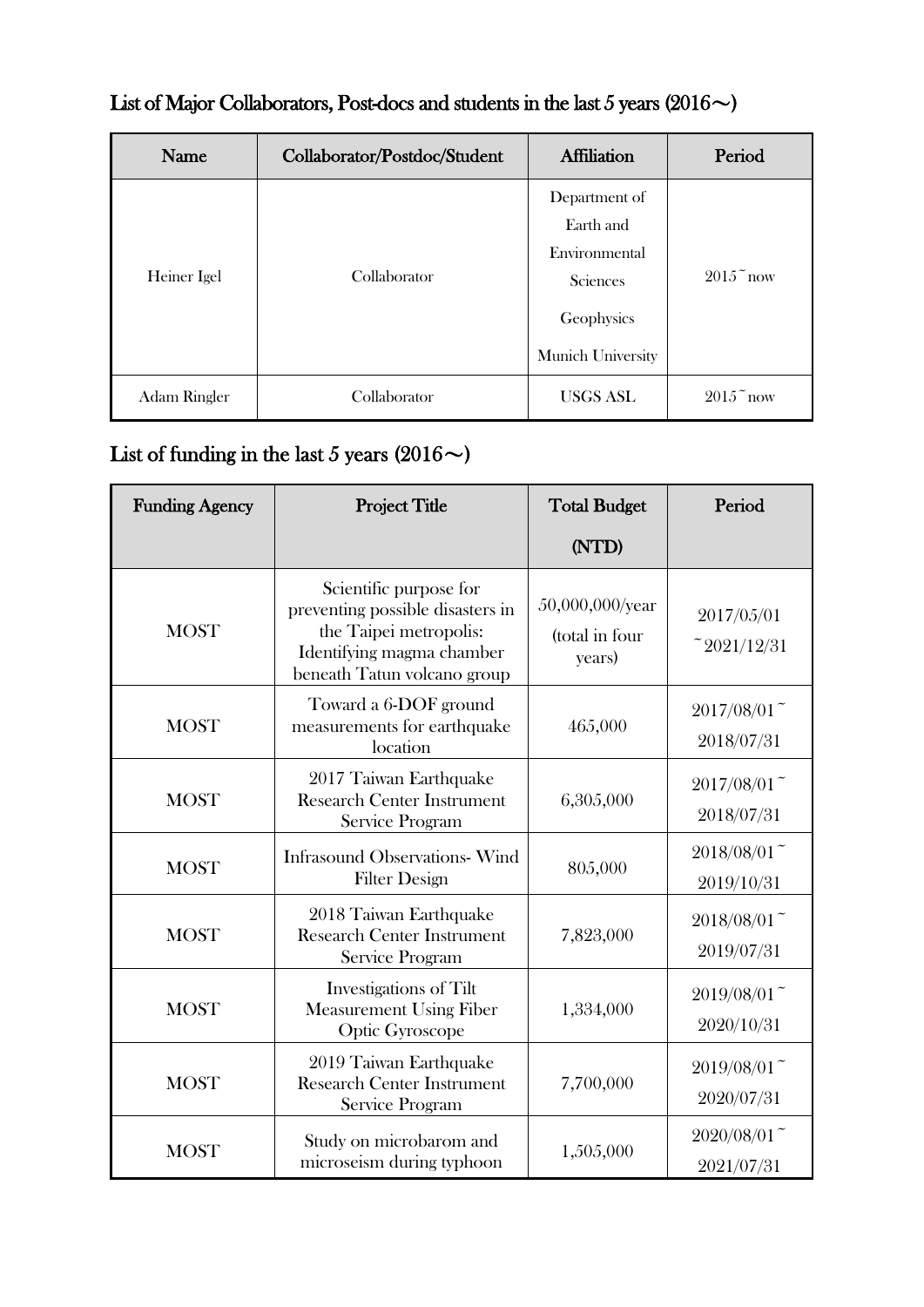| 2020 Taiwan Earthquake<br>Research Center Instrument<br>MOST<br>Service Program | 7,200,000 | $2020/08/01$ <sup>~</sup><br>2021/07/31 |
|---------------------------------------------------------------------------------|-----------|-----------------------------------------|
|---------------------------------------------------------------------------------|-----------|-----------------------------------------|

## Publication list

- 1. Yen Yu Lin; Da Yi Chen; Chun Hsiang Kuo; Chin Jen Lin; Wen Yu Chen; Yi Ying Wen (2022, Feb). Orientation Corrections of a Borehole Seismometer Network in Taiwan Using Teleseismic Earthquakes. Seismological Research Letters.
- 2. Chen, Kate Huihsuan Yeh, Ting-Chen Chen, Yaochieh Johnson, Christopher W. Lin, Cheng-Horng Lai, Ya-Chuan Shih, Min-Hung Guéguen, Philippe Huang, Win-Gee Huang, Bor-Shouh Chen, Kou-Cheng Lin, Chin-Jen Ku, Chin-Shang (2022, Jan). Characteristics and impact of environmental shaking in the Taipei metropolitan area. Scientific Reports.
- 3. Chin-Jen Lin, Chin-Shang Ku, Tsung-Chih Chi, Bor-Shouh Huang, Hsin-Hua Huang, Chun-Chi Liu (2022). Correcting the background tilt signal of the horizontal seismometer by using a rotation sensor. Seismological Research Letters. (Accepted).
- 4. Igel, H., K. U. Schreiber, A. Gebauer, F. Bernauer, S. Egdorf, A. Simonelli, C.-J. Lin, J. Wassermann, S. Donner, C. Hadziioannou, S. Yuan, A. Brotzer, J. Kodet, T. Tanimoto, U. Hugentobler and J.-P. R. Wells (2021, Jan). ROMY: a multicomponent ring laser for geodesy and geophysics. Geophysical Journal International.
- 5. André Gebauer, Monika Tercjak, Karl Ulrich Schreiber, Heiner Igel, Jan Kodet, Urs Hugentobler, Joachim Wassermann, Felix Bernauer, Chin-Jen Lin, Stefanie Donner, Sven Egdorf, Andrea Simonelli, and Jon-Paul R. Wells (2020, Jul). Reconstruction of the Instantaneous Earth Rotation Vector with Sub-Arcsecond Resolution Using a Large Scale Ring Laser Array. PHYSICAL REVIEW LETTERS, 125, 033605 (2020).
- 6. Shihao Yuan; Andreino Simonelli; Chin-Jen Lin; Felix Bernauer; Stefanie Donner; Thomas Braun; Joachim Wassermann; Heiner Igel (2020, Jun). Six Degree‐of‐Freedom Broadband Ground‐ Motion Observations with Portable Sensors: Validation, Local Earthquakes, and Signal Processing. Bulletin of the Seismological Society of America, 110 (3): 953–969..
- 7. Lin, C. H., Lai, Y. C., Shih, M. H., Lin, C. J., Ku, J. S., , Huang, Y. C. (2019, Dec). A Major Hydrothermal Reservoir Underneath the Tatun Volcano Group of Taiwan: Clues from a Dense Linear Geophone Array. Pure and Applied Geophysics.
- 8. A. T. Ringler, R. E. Anthony, A. A. Holland,\* D. C. Wilson, and C.-J. Lin (2018, Dec). Observations of Rotational Motions from Local Earthquakes Using Two Temporary Portable Sensors in Waynoka, Oklahoma. BULLETIN OF THE SEISMOLOGICAL SOCIETY OF AMERICA, Vol. 108, No. 6, pp. 3562–3575.
- 9. C. H. Lin, Y. C. Lai, M. H. Shih, C. J. Lin, J. S. Ku, H. C. Pu (2018, Nov). Extremely Similar Volcano Sounds from Two Separated Fumaroles at the Tatun Volcano Group in Taiwan. Seismological Research Letters.
- 10. Stefanie Donner, Chin-Jen Lin, Céline Hadziioannou, André Gebauer, Frank Vernon, Duncan Carr Agnew, Heiner Igel, Ulrich Schreiber, Joachim Wassermann (2017, May). Comparing Direct Observation of Strain, Rotation, and Displacement with Array Estimates at Piñon Flat Observatory, California. Seismological Research Letters, September 2017 88 (5).
- 11. Toshiro Tanimoto, Chin-Jen Lin, Céline Hadziioannou, Heiner Igel, Frank Vernon (2016, Nov). Estimate of Rayleigh-to-Love wave ratio in the secondary microseism by a small array at Piñon Flat observatory, California. Geophysical Research Letters.
- 12. Chi, Wu-Cheng, W. H. K. Lee, C.J. Lin, and C.C. Liu (2013, Apr). Inverting Ground Motion from a Seismometer Array to obtain the Vertical Component of Rotation: A Test Using Data from Explosions. JOURNAL OF ASIAN EARTH SCIENCES, 55-62.